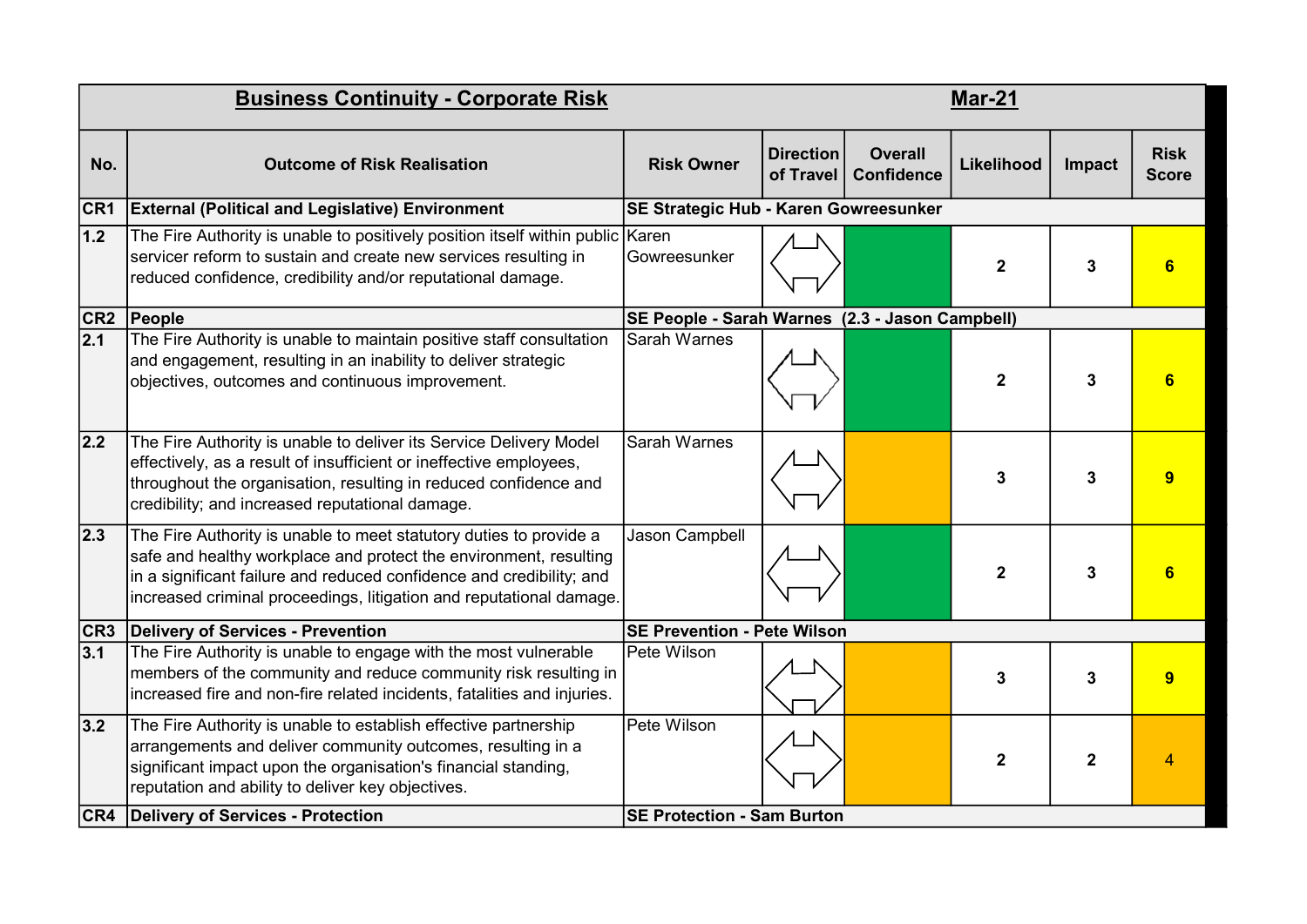| 4.1              | The Fire Authority is unable to effectively discharge its duties<br>under the Regulatory Reform (Fire Safety) Order and associated<br>legislation, resulting in a decline in non-domestic fire safety<br>standards; reduced confidence and credibility; and increased<br>litigation and reputational damage.                                                                                          | Sam Burton                                     |  |  | $\mathbf{2}$ | 3 |    |
|------------------|-------------------------------------------------------------------------------------------------------------------------------------------------------------------------------------------------------------------------------------------------------------------------------------------------------------------------------------------------------------------------------------------------------|------------------------------------------------|--|--|--------------|---|----|
|                  | <b>CR5</b> Delivery of Services - Response                                                                                                                                                                                                                                                                                                                                                            | <b>SE Response - Steve Vincent/Simon Barry</b> |  |  |              |   |    |
| 5.1              | The Fire Authority is unable to ensure that operational incidents<br>are dealt with safely, assertively and effectively using appropriate<br>levels of resources and personnel, resulting in increased firefighter<br>and community risk; reduced confidence and credibility; and<br>increased reputational damage.                                                                                   | <b>Steve Vincent</b>                           |  |  | $\mathbf{2}$ |   |    |
| 5.2              | The Fire Authority is unable to maintain its command and control<br>function, resulting in an inability to receive, process and respond to<br>emergency calls effectively, so increasing community risk;<br>reducing confidence and credibility; and increasing reputational<br> damage.                                                                                                              | Simon Barry                                    |  |  | $\mathbf{2}$ |   |    |
|                  | <b>CR6</b> Business Continuity & Preparedness                                                                                                                                                                                                                                                                                                                                                         | SE Organisational Preparedness - Steve Vincent |  |  |              |   |    |
| 6.1              | The Fire Authority is unable to provide business continuity<br>arrangements, to maintain delivery of core functions, as a result of<br>extensive disruption to normal working arrangements, including<br>national and international deployments, significant and major<br>events, resulting in increased community risk; reduced confidence;<br>increased reputational damage; and external scrutiny. | <b>Steve Vincent</b>                           |  |  | 3            |   | 12 |
| CR7              | Information, Communications and Technology                                                                                                                                                                                                                                                                                                                                                            | <b>SE ICT - Kash Singh</b>                     |  |  |              |   |    |
| $\overline{7.1}$ | The Fire Authority is unable to provide and maintain an effective<br>ICT provision to support the delivery of core functions, resulting in<br>significant disruption to the organisation's functionality, reduced<br>confidence, credibility, reputational damage and external scrutiny.                                                                                                              | Kash Singh                                     |  |  | $\mathbf{2}$ |   |    |